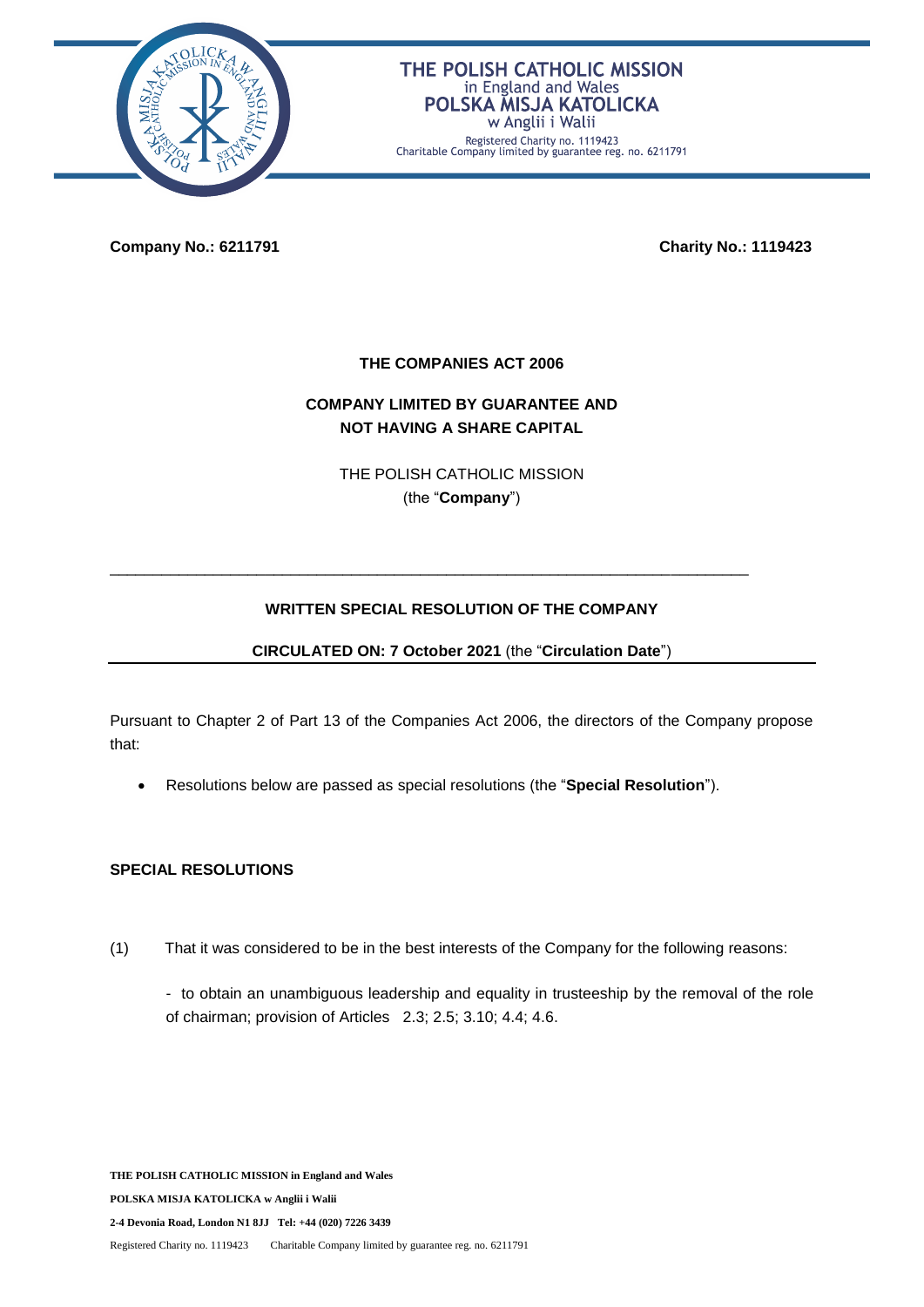#### **AGREEMENT**

Please read the notes at the end of this document before signifying your agreement to the Special Resolution.

The undersigned, a person entitled to vote on the above resolution on the Circulation Date, hereby irrevocably agrees to the Special Resolution:

Rev Rafal Jaroslawski Signature  $\ell_{el}$   $\ell$   $\beta$   $\beta$   $\alpha$   $\alpha$ Dr Marek Marzanski Signature  $\mathbb{M}_{\mathbb{A} \mathbb{M}}$  7 October 2021 Dr Nelly Langer Signature Melly Langer 7 October 2021 Rev. Canon Romuald Szczodrowski Signature  $\int a \cdot \int e^{i\omega} \sqrt{n} dx$  7 October 2021 Mr Marek Tomas Signature 100 Marek Towns 7 October 2021 Rev. Canon Krzysztof Tyliszczak Signature Rev. Kuyszko ()<br>Rev. Canon Krzysztof Tyliszczak Signature 7 October 2021

Rev. Mgr Stefan Wylezek Signature 2021